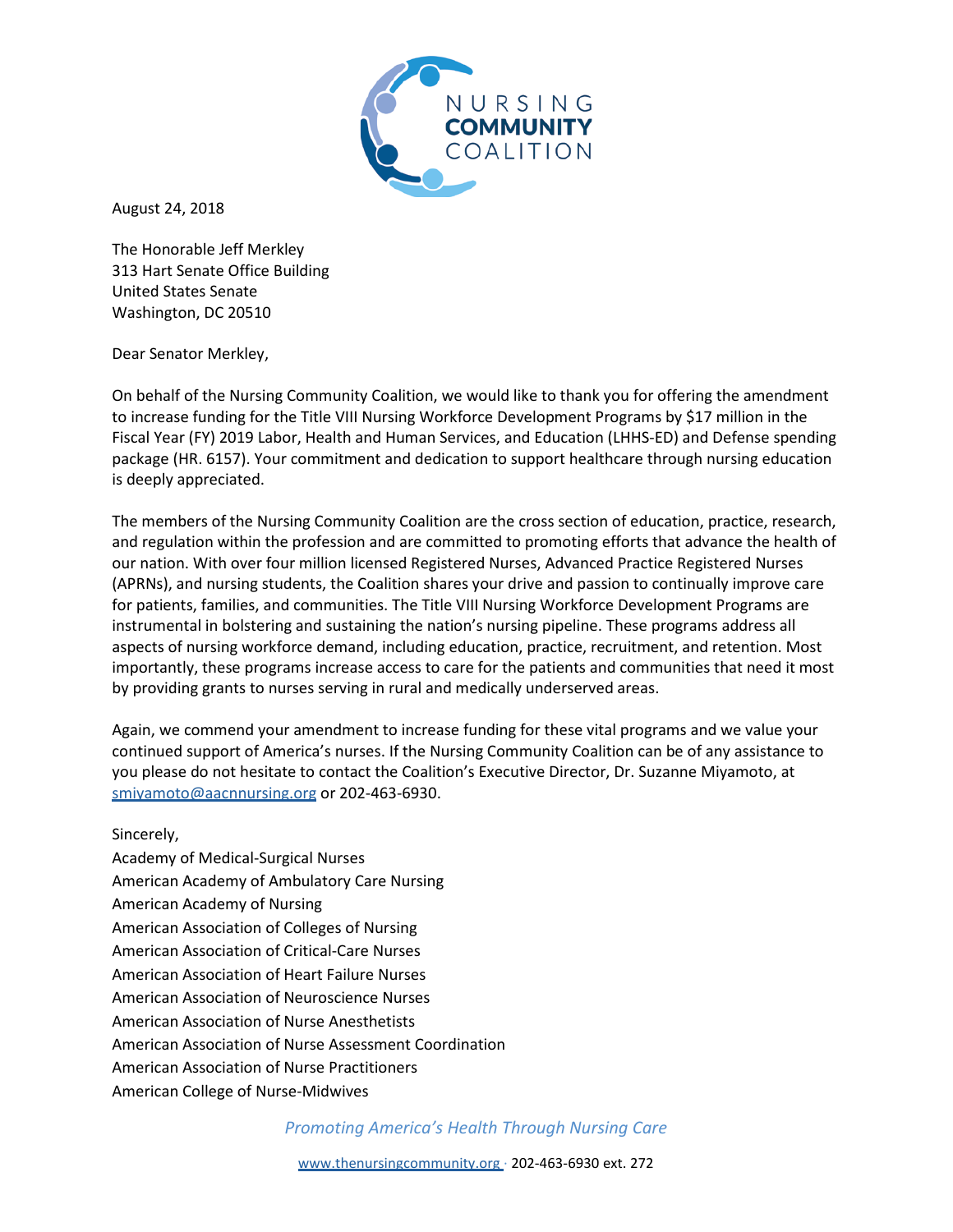American Nephrology Nurses Association American Nurses Association American Nursing Informatics Association American Organization of Nurse Executives American Pediatric Surgical Nurses Association American Psychiatric Nurses Association American Society for Pain Management Nursing American Society of PeriAnesthesia Nurses Association for Radiologic and Imaging Nursing Association of Community Health Nursing Educators Association of Nurses in AIDS Care Association of Pediatric Hematology/Oncology Nurses Association of periOperative Registered Nurses Association of Public Health Nurses Association of Rehabilitation Nurses Association of Veterans Affairs Nurse Anesthetists Association of Women's Health, Obstetric and Neonatal Nurses Commissioned Officers Association of the U.S. Public Health Service Dermatology Nurses' Association Emergency Nurses Association Friends of the National Institute of Nursing Research Gerontological Advanced Practice Nurses Association Hospice and Palliative Nurses Association Infusion Nurses Society International Association of Forensic Nurses International Society of Psychiatric-Mental Health Nurses National Association of Clinical Nurse Specialists National Association of Neonatal Nurse Practitioners National Association of Neonatal Nurses National Association of Nurse Practitioners in Women's Health National Association of Pediatric Nurse Practitioners National Association of School Nurses National Black Nurses Association National Council of State Boards of Nursing National Forum of State Nursing Workforce Centers National League for Nursing National Nurse-Led Care Consortium National Organization of Nurse Practitioner Faculties Nurses Organization of Veterans Affairs Oncology Nursing Society Organization for Associate Degree Nursing Pediatric Endocrinology Nursing Society Preventive Cardiovascular Nurses Association